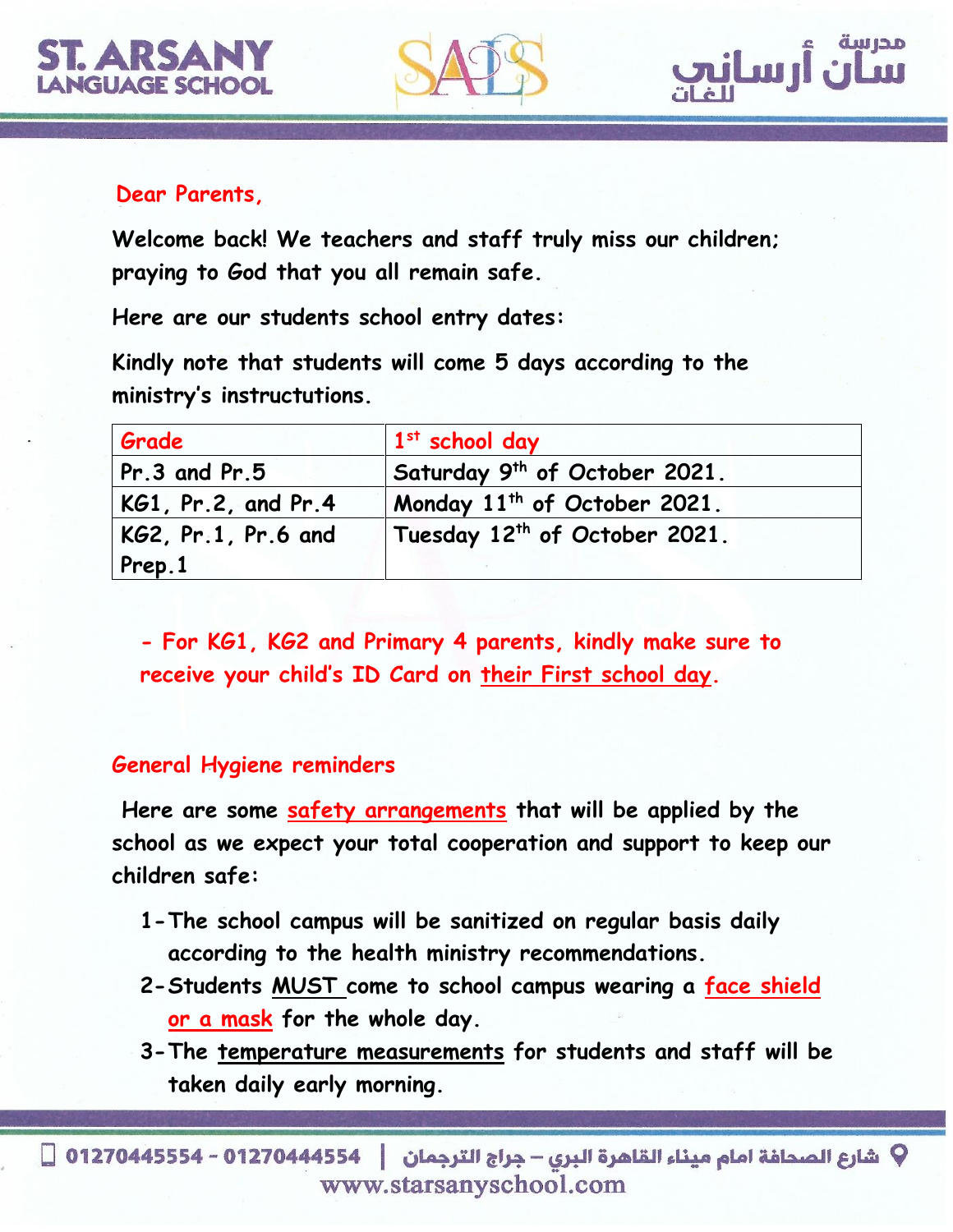



ن<br>ن أرسان<u>ي</u>

- **5-If any of the students came to school suffering from any of the symptoms mentioned above, he/she will be sent to the Sanitary isolation room ) عزل غرفة ) and the school will contact the parents to take him/her home.**
- **6-Any student who has an endemic illness like diabetes, any kind of anemia or allergy should wear a mask + the face shield and urgently call the students affair to inform the case.**
- **7-In case that any of our students suffered from a definite Corona virus or Corona symptoms suspicion or met any Corona virus patient must be insulated immediately at home and officially inform the school which is going to inform by its turn both Directorates of Education and Health ministries to take rapid actions .**
- **8-Classes with high students capacity will be split into smaller classes.**
- **9-Each student will bring in his backpack: a soap (in a soap tray) + a small pack of tissue + a small pack of wipes + an alcoholic sanitizer gel.**
- **10- No alcoholic Sanitizer spray will be allowed with students at school only sanitizer gel. The sanitizer spray according to the health recommendations is very harmful to our children's eyes.**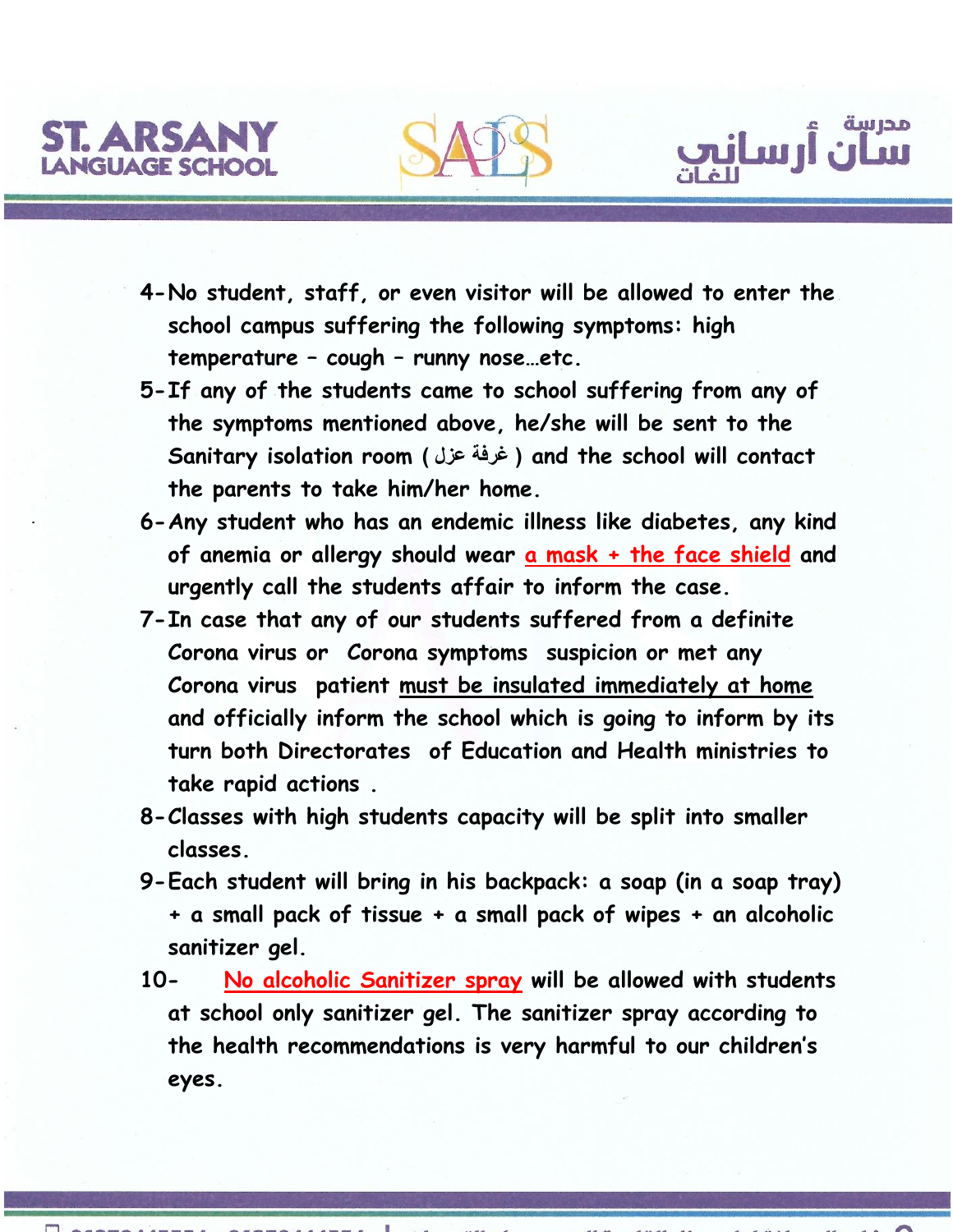





- **11- Kindly remind your children as we will remind them daily as well that we do not share our staff: food – drinks – stationery tools …etc due to the exceptional circumstances.**
- **12- In case of a definite Corona virus illness or any other infection illness the parent should send a detailed e-mail to the Head of the department of his/her child with the name of the child , the year and the details of the case ( a photocopy of the medical analysis –CT Chest x-ray – the medical prescription..etc.).**
- **13- The student must be insulated at home for at least 14 days according to the ministry of Health instructions and if he/she had any brothers or sisters must stay at home until the entire Corona symptoms disappear and the student is fully cured.**
- **14- After the insulation period, the student is not allowed to enter the school campus without sending official documents testifies that the student is totally cured and he/she is not a source of infection anymore.**

 **General school day procedures:**

**- The school day starts at 7:30 am and ends at 2:00 pm.**

**- The school gates will be opened for parents and private cars at 7:20 am and no exceptions or changes will be made under any circumtances.**

**- At 7:45 am, school gates will be closed. In case of tardiness, the school regulations will be applied.**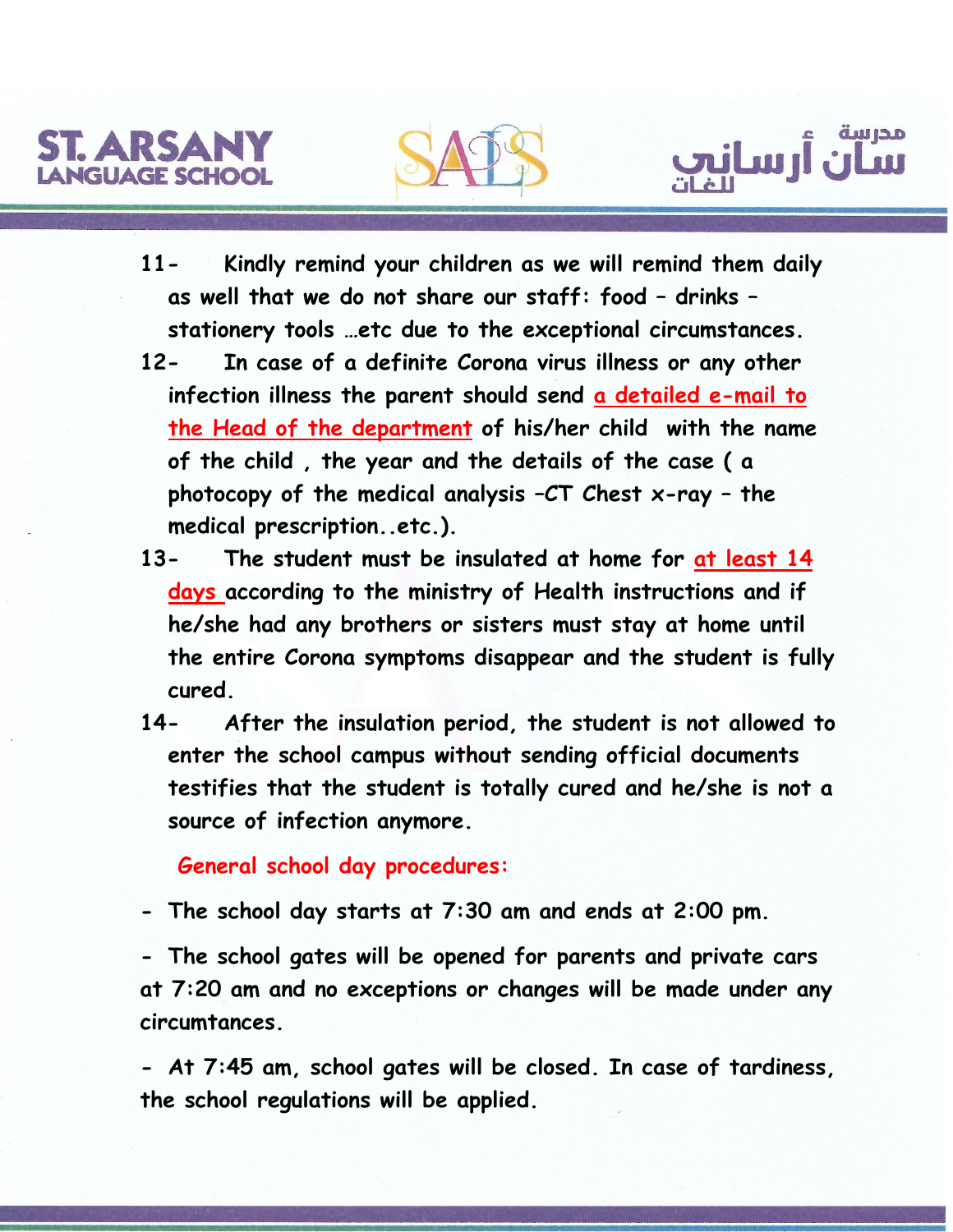



مدرسة

<sup>مدرس</sup> أرساني

**- At the dismissal time, school buses will go out of the school campus first, then the gates will be opened for the parents and private cars.**

**- Neither parents nor private drivers can receive a student without showing the student's ID card to the security.**

**- Parents and private car drivers should leave the school gates immediately after delivering or receiving students to prevent overcrowdings and avoid gatherings.**

**- The schedules will be announced very soon.**

**- Students should always appear neat and clean every day, wearing nothing but the school uniform: (school shirt (orange for KGs and green for Primary and blue for Prep.) – school navy trousers – black or white shoes). P.E uniform is allowed only during the P.E classes' day.**

**- Long hair for girls should be tied all the time with only white hair bands. For boys short and neatly cut hair is a must.**

**- For further information, Kindly check the parents' guide on the school website www.starsanyschool.com to follow the school regulations concerning tardiness, illness, school uniform, school regulations etc.**